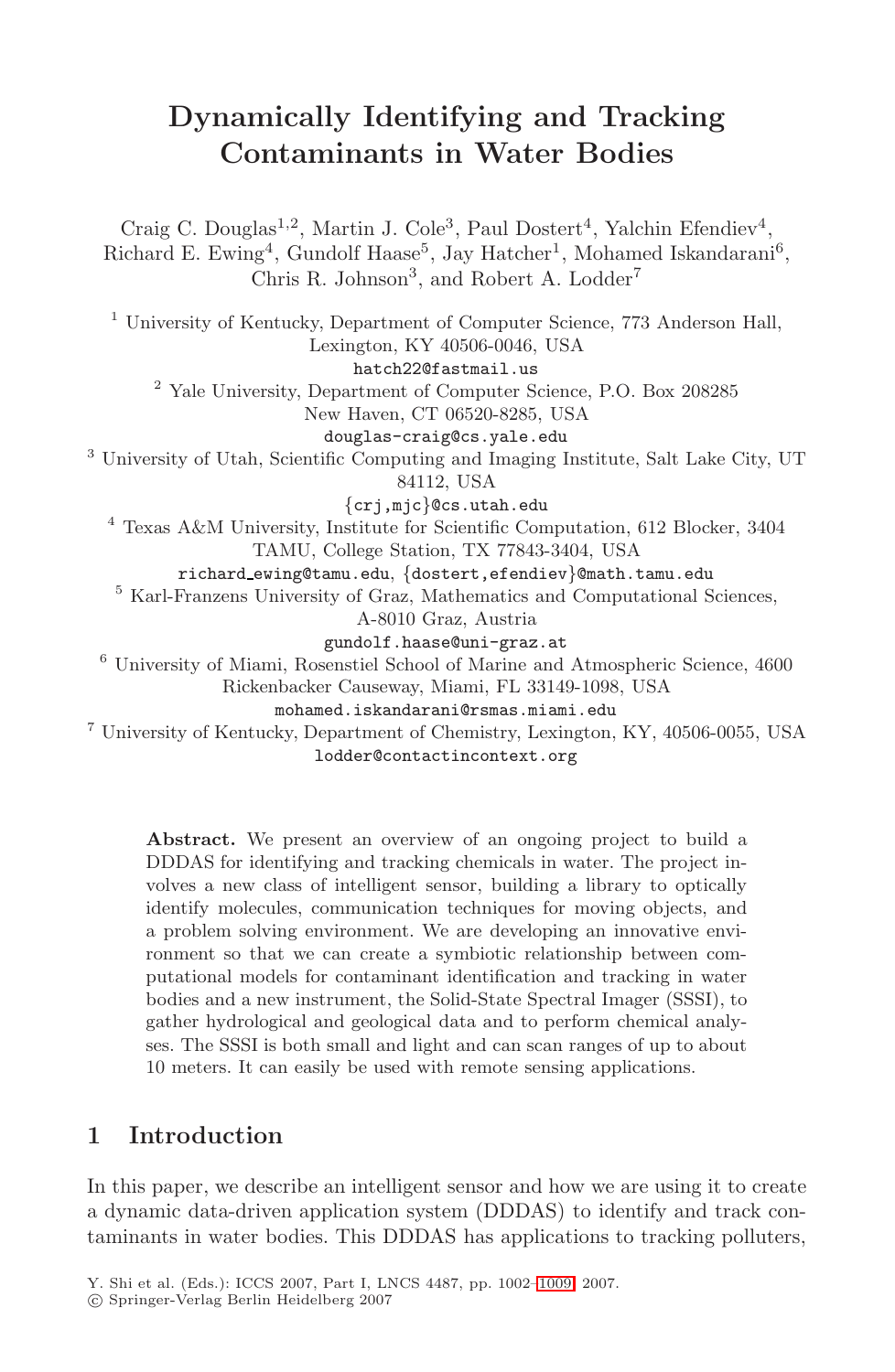finding sunken vehicles, and ensuring that drinking water supplies are safe. This paper is a sequel to [1].

In Sec. 2, we discuss the SSSI. In Sec. 3, we discuss the problem solving environment that we have created to handle data to and from SSSI's in the field. In Sec. 4, we discuss In Sec. 5, we state some conclusions.

## **2 The SSSI**

Using a laser-diode array, photodetectors, and on board processing, the SSSI combines innovative spectroscopic integrated sensing and processing with a hyperspace data analysis algorithm [2]. The array performs like a small network of individual sensors. Each laser-diode is individually controlled by a programmable on board computational device that is an integral part of the SSSI and the DDDAS.

Ultraviolet, visible, and near-infrared laser diodes illuminate target points using a precomputed sequence, and a photodetector records the amount of reflected light. For each point illuminated, the resulting reflectance data is processed to separate the contribution of each wavelength of light and classify the substances present. An optional radioactivity monitor can enhance the SSSI's identification abilities.

The full scale SSSI implementation will have 25 lasers in discrete wavelengths between 300 nm and 2400 nm with 5 rows of each wavelength, consume less than 4 Watts, and weigh less than 600 grams. For water monitoring in the open ocean, imaging capability is unnecessary. A single row of diodes with one diode at each frequency is adequate. Hence, power consumption of the optical system can be reduced to approximately one watt.

Several prototype implementations of SSSI have been developed and are being tested at the University of Kentucky. These use an array of LEDs instead of lasers.

The SSSI combines near-infrared, visible, and ultraviolet spectroscopy with a statistical classification algorithm to detect and identify contaminants in water. Nearly all organic compounds have a near-IR spectrum that can be measured. Near-infrared spectra consist of overtones and combinations of fundamental midinfrared bands, which makes near-infrared spectra a powerful tool for identifying organic compounds while still permitting some penetration of light into samples [3].

The SSSI uses one of two techniques for encoding sequences of light pulses in order to increase the signal to noise ratio: Walsh-Hadamard or Complementary Randomized Integrated Sensing and Processing (CRISP).

In a Walsh-Hadamard sequence multiple laser diodes illuminate the target at the same time, increasing the number of photons received at the photo detector. The Walsh-Hadamard sequence can be demultiplexed to individual wavelength responses with a matrix-vector multiply [4]. Two benefits of generating encoding sequences by this method include equivalent numbers of on and off states for each sequence and a constant number of diodes in the on state at each resolution point of a data acquisition period.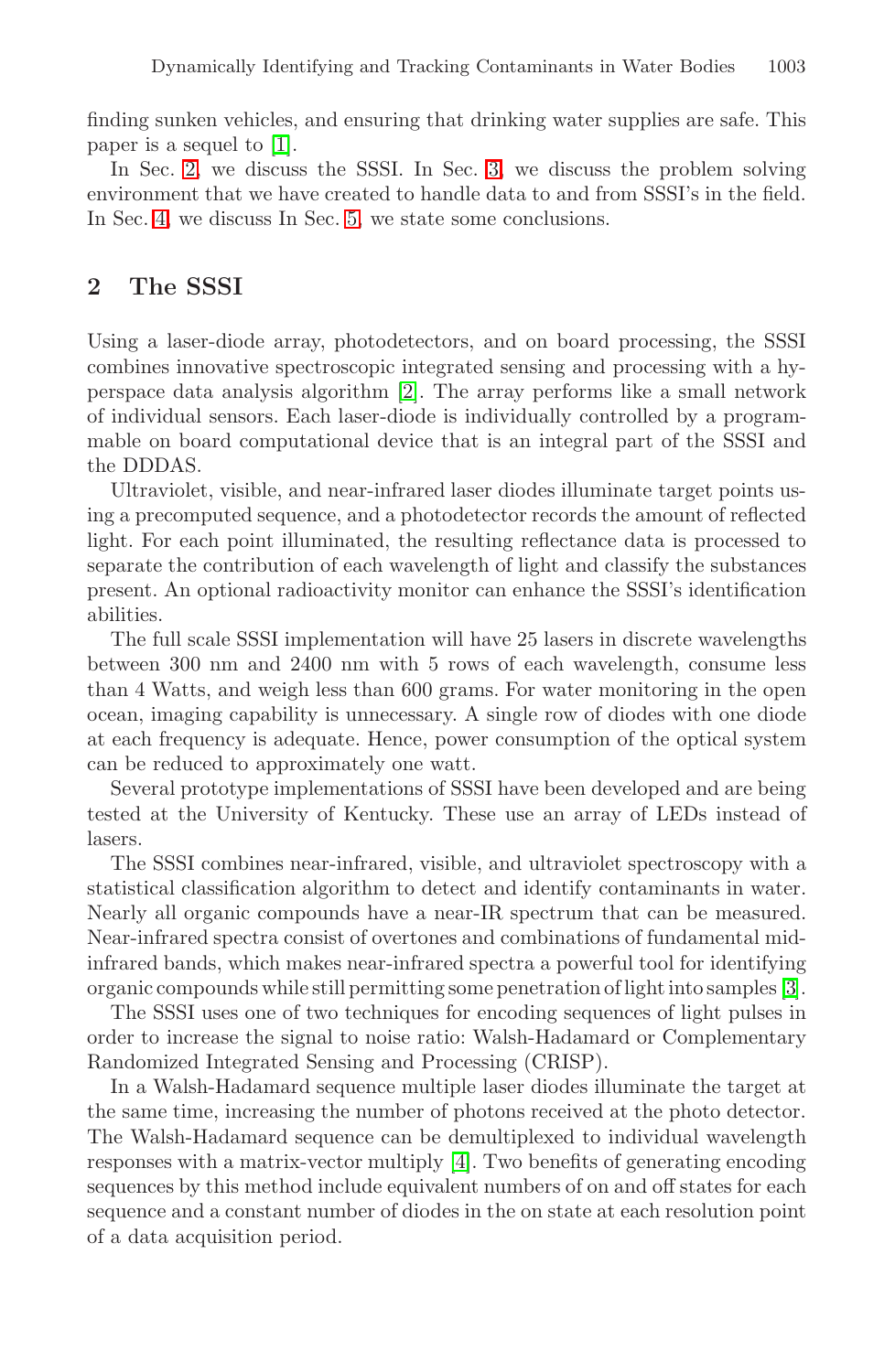#### 1004 C.C. Douglas et al.



**Fig. 1.** SCIRun screen with telemetry module in forefront

CRISP encoding uses orthogonal pseudorandom codes with unequal numbers of on and off states. The duty cycle of each code is different, and the codes are selected to deliver the highest duty cycles at the wavelengths where the most light is needed and lowest duty cycle where the least light is needed to make the sum of all of the transmitted (or reflected) light from the samples proportional to the analyte concentration of interest.

### **3 Problem Solving Environment SCIRun**

SCIRun version 3.0 [5,6], a scientific problem solving enironment, was released in late 2006. It includes a telemetry module based on [7], which provides a robust and secure set of Java tools for data transmission that assumes that a known broker exists to coordinate sensor data collection and use by applications. Each tool has a command line driven form plus a graphical front end that makes it so easy that even the authors can use the tools.

In addition there is a Grid based tool that can be used to play back already collected data. We used Apple's XGrid environment [8] (any Grid environment will work, however) since if someone sits down and uses one of the computers in the Grid, the sensors handled by that computer disappear from the network until the computer is idle again for a small period of time. This gives us the opportunity to develop fault tolerant methods for unreliable sensor networks.

The clients (sensors or applications) can come and go on the Internet, change IP addresses, collect historical data, or just new data (letting the missed data fall on the floor). The tools were designed with disaster management [9] in mind and stresses ease of use when the user is under duress and must get things right immediately.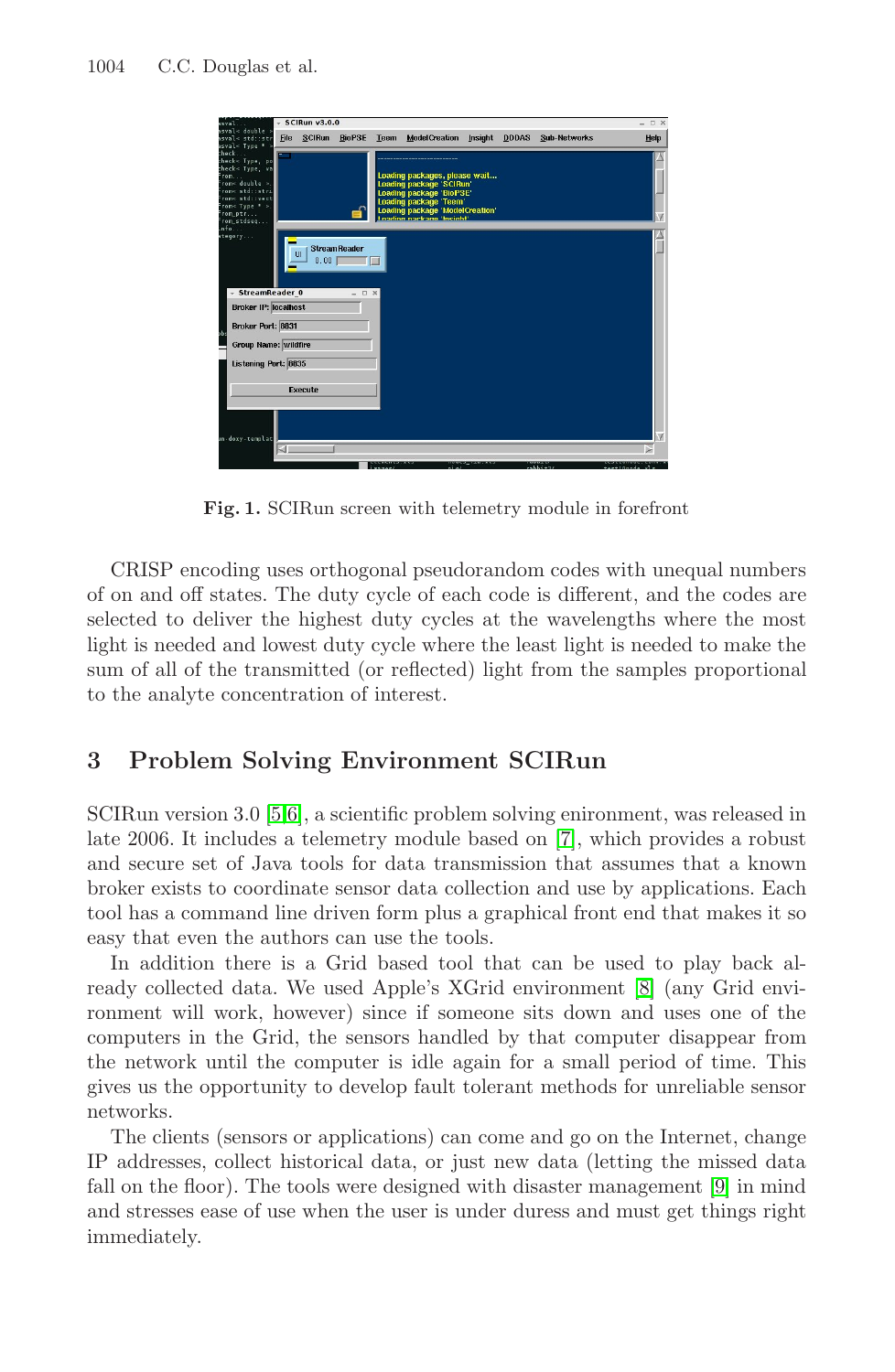A new Socket class was added to SCIRun, which encapsulates the socket traffic and is used to connect and transfer data from the server. The client handshakes with the server, which is informed of an ip:port where the client can be reached, and then listens on that port. Periodically, or as the server has new data available, the server sends data to the listening client.

The configuration for SCIRun was augmented to include libgeotiff [10]. SCIRun then links against this client and has its API available within the modules. This API can be used to extract the extra information embedded in the tiff tags in various supported formats. For example, position and scale information can be extracted so that the images can be placed correctly.

To allow controller interfaces to be built for the SSSI, a simulation of the device has been written in Matlab. This simulation follows the structure of the firmware code and provides the same basic interface as the firmware device. Data files are used in place of the SSSI's serial communication channel to simulate data exchange in software. Matlab programs are also provided to generate sample data files to aid in the development of Hadamard-Walsh and CRISP encodings for various SSSI configurations. The simulation also provides insight into the SSSI's firmware by emulating the use of oversampling and averaging to increase data precision and demonstrating how the data is internally collected and processed. The simulation can be used for the development of interfaces to the SSSI while optimization and refinement of the SSSI firmware continues.

SCIRun has a Matlab module so that we can pipe data to and from the SSSI emulator. As a result, we can tie together the data transfer and SSSI components easily into a system for training new users and to develop virtual sensor networks before deployment of a real sensor network in the field.

#### **4 Accurate Predictions**

The initial deployment of the sensor network and model will focus on estuarine regions where water quality monitoring is critical for human health and environmental monitoring. The authors will capitalize on an existing configuration of the model to the Hudson-Raritan Estuary to illustrate the model's capabilities (see [1] for details). We will consider passive tracer driven by external sources:

$$
\frac{\partial C(x,t)}{\partial t} - L(C(x,t)) = S(x,t), C(x,0) = C^{0}(x) \ x \in \Omega,
$$

where  $C$  is the concentration of contaminant,  $S$  is a source term and  $L$  is linear operator for passive scalar (advection-diffusion-reaction).  $L$  involves the velocity field which is obtained via the forward model based on the two-dimensional Spectral Element Ocean Model (SEOM-2D). This model solves the shallow water equations and the details can be found in our previous paper [1]. We have developed the spectral element discretization which relies on relatively high degree (5-8th) polynomials to approximate the solution within flow equations. The main features of the spectral element method are: geometric flexibility due to its unstructured grids, its dual paths to convergence: exponential by increasing polynomial degree or algebraic via increasing the number of elements, dense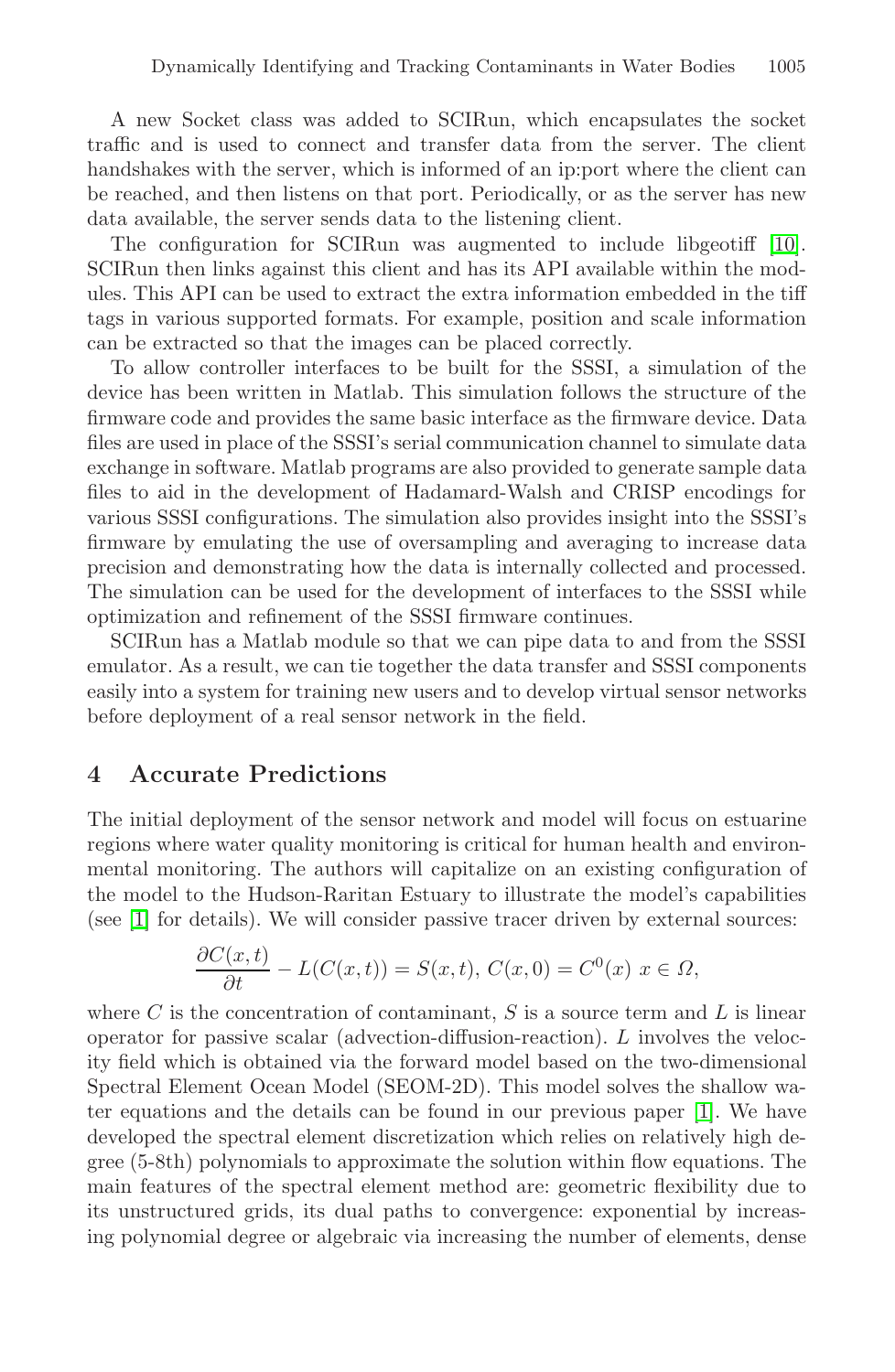1006 C.C. Douglas et al.

computational kernels with sparse inter-element synchronization, and excellent scalability on parallel machines.

We now present our methodology for obtaining improved predictions based on sensor data. For simplicity, our example is restricted to synthetic velocity fields. Sensor data is used to improve the predictions by updating the solution at previous time steps which is used for forecasting. This procedure consists of updating the solution and source term history conditioned to observations and reduces the computational errors associated with incorrect initial/boundary data, source terms, etc., and improves the predictions [11,12,13]. We assume that the source term can be decomposed into pulses at different time steps (recording times) and various locations. We represent time pulses by  $\delta_k(x,t)$ which corresponds to contaminant source at the location  $x = x_k$ .

We seek the initial condition as a linear combination of some basis functions  $C^{0}(x) \approx \tilde{C}^{0}(x) = \sum_{n=0}^{N_{D}}$  $i=1$  $\lambda_i \varphi_i^0(x)$ . We solve for each *i*,  $\frac{\partial \varphi_i}{\partial t} - L(\varphi_i) = 0, \varphi_i(x, 0) = \varphi_i^0(x).$ 

Thus, an approximation to the solution of  $\frac{\partial C}{\partial t} - L(C) = 0$ ,  $C(x, 0) = C^0(x)$  is given by  $\tilde{C}(x,t) = \sum_{n=0}^{N_D}$  $i=1$  $\lambda_i\varphi_i(x,t)$ . To seek the source terms, we consider the

following basis problems

$$
\frac{\partial \psi_k}{\partial t} - L(\psi_k) = \delta_k(x, t), \psi_k(x, 0) = 0
$$

for  $\psi$  and each k. Here,  $\delta_k(x,t)$  represents unit source terms that can be used to approximate the actual source term. In general,  $\delta_k(x, t)$  have larger support both in space and time in order to achieve accurate predictions. We denote the solution to this equation as  $\{\psi_k(x,t)\}_{k=1}^{N_c}$  for each k. Then the solution to our original problem with both the source term and initial condition is given by

$$
\tilde{C}(x,t) = \sum_{i=1}^{N_D} \lambda_i \varphi_i(x,t) + \sum_{k=1}^{N_c} \alpha_k \psi_k(x,t).
$$

Thus, our goal is to minimize

$$
F(\alpha, \lambda) = \sum_{j=1}^{N_s} \left[ \left( \sum_{k=1}^{N_c} \alpha_k \psi_k (x_j, t) + \sum_{k=1}^{N_D} \lambda_k \varphi_k (x_j, t) - \gamma_j (t) \right)^2 \right] + \sum_{k=1}^{N_c} \tilde{\kappa}_k \left( \alpha_k - \tilde{\beta}_k \right)^2 + \sum_{k=1}^{N_D} \hat{\kappa}_k \left( \lambda_k - \hat{\beta}_k \right)^2,
$$
\n(1)

where  $N_s$  denotes the number of sensors. If we denote  $N = N_c + N_d$ ,  $\mu =$  $[\alpha_1, \cdots, \alpha_{N_c}, \lambda_1, \cdots, \lambda_{N_D}], \eta(x, t)=[\psi_1, \cdots, \psi_{N_c}, \varphi_1, \cdots, \varphi_{N_D}],$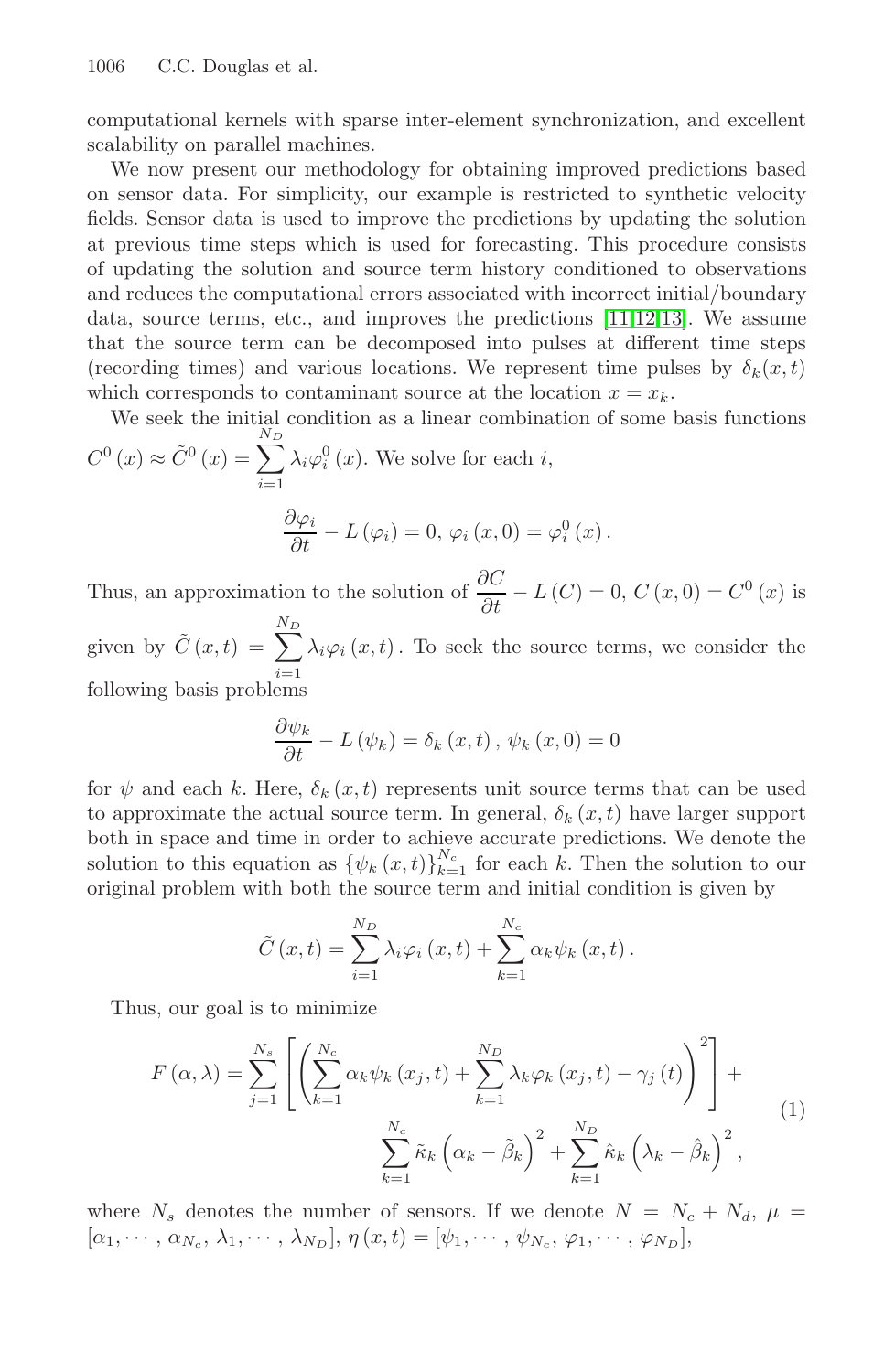$\beta = \left[\tilde{\beta}_1, \cdots, \tilde{\beta}_{N_c}, \hat{\beta}_1, \cdots, \hat{\beta}_{N_D}\right]$ , and  $\kappa = \left[\tilde{\kappa}_1, \cdots, \tilde{\kappa}_{N_c}, \hat{\kappa}_1, \cdots, \hat{\kappa}_{N_D}\right]$  then we want to minimize

$$
F(\mu) = \sum_{j=1}^{N_s} \left[ \left( \sum_{k=1}^N \mu_k \eta_k (x_j, t) - \gamma_j (t) \right)^2 \right] + \sum_{k=1}^N \kappa_k (\mu_k - \beta_k)^2.
$$

This leads to solving the least squares problem  $A\mu = R$  where

$$
A_{mn} = \sum_{j=1}^{N} \eta_m(x_j, t) \eta_n(x_j, t) + \delta_{mn} \kappa_m,
$$

and

$$
R_m = \sum_{j=1}^{N} \eta_m(x_j, t) \gamma_j(t) + \kappa_m \beta_m.
$$

We can only record sensor values at some discrete time steps  $t = \{t_j\}_{j=1}^{N_t}$ . We want to use the sensor values at  $t = t_1$  to establish an estimate for  $\mu$ , then use each successive set of sensor values to refine this estimate. After each step, we update and then solve using the next sensor value.

Next, we present a representative numerical result. We consider contaminant transport on a flat surface, a unit dimensionless square, with convective velocity in the direction  $(1, 1)$ . The source term is taken to be 0.25 in  $[0.1, 0.3] \times [0.1, 0.3]$ for the time interval from  $t = 0$  to  $t = 0.05$ . Initial condition is assumed to have the support over the entire domain. We derive the initial condition (solution at previous time step) by solving the original contaminant transport problem with some source terms assuming some prior contaminant history.

To get our observation data for simulations, we run the forward problem and sample sensor data at every 0.05 seconds for 1.0 seconds. We sample at the following five locations: (0.5, 0.5), (0.25, 0.25), (0.25, 0.75), (0.75, 0.25), and  $(0.75, 0.75).$ 

When reconstructing, we assume that there is a subdomain  $\Omega_c \subset \Omega$  where our initial condition and source terms are contained. We assume that the source term and initial condition can be represented as a linear combinations of basis functions defined on  $\Omega_c$ . For this particular model, we assume the subdomain is  $[0, 0.4] \times [0, 0.4]$  and we have piecewise constant basis functions. Furthermore, we assume that the source term in our reconstruction is nonzero for the same time interval as  $S(x, t)$ . Thus we assume the source basis functions are nonzero for only  $t \in [0, 0.05]$ .

To reconstruct, we run the forward simulation for a  $4 \times 4$  grid of piecewise constant basis functions on  $[0, 0.4] \times [0, 0.4]$  for both the initial condition and the source term. We then reconstruct the coefficients for the initial condition and source term using the approach proposed earlier. The following plot shows a comparison between the original surface (in green) and the reconstructed surface (in red). The plots are for  $t = 0.1, 0.2, 0.4$  and 0.6. We observe that the recovery at initial times is not very accurate. This is due to the fact that we have not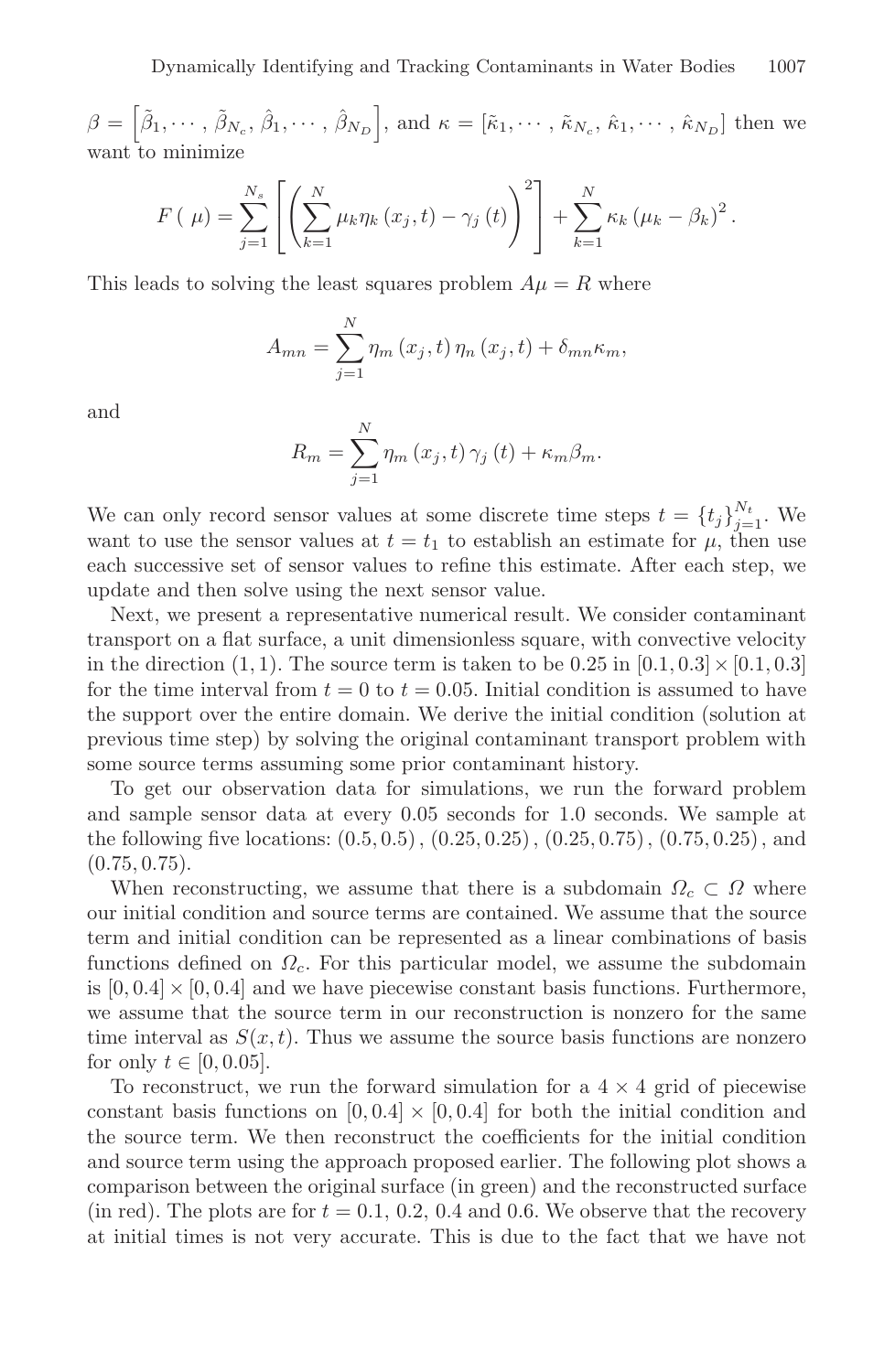#### 1008 C.C. Douglas et al.



**Fig. 2.** Comparison between reconstructed (red) solution and exact solution at  $t = 0.1$ (upper left),  $t = 0.2$  (upper right),  $t = 0.4$  (lower left), and  $t = 0.6$  (lower right)

collected sufficient sensor data. As the time progresses, the prediction results improve. We observe that at  $t = 0.6$ , we have nearly exact prediction of the contaminant transport.

To account for the uncertainties associated with sensor measurements, we consider an update of initial condition and source terms, within a Bayesian framework. The posterior distribution is set up based on measurement errors and prior information. This posterior distribution is complicated and involves the solutions of partial differential equations. We developed an approach that combines least squares with a Bayesian approach, such as Metropolis-Hasting Markov chain Monte Carlo (MCMC) [14], that gives a high acceptance rate. In particular, we can prove that rigorous sampling can be achieved by sampling the sensor data from the known distribution, thus obtaining various realizations of the initial data. Our approach has similarities with the Ensemble Kalman Filter approach, which can also be adapted in our problem. We have performed numerical studies and these results will be reported elsewhere.

## **5 Conclusions**

In the last year, we have made strides in creating our DDDAS. We have developed software that makes sending data from locations that go on and off the Internet and possibly change IP addresses rather easy to work with. This is a stand alone package that runs on any devices that support Java. It has also